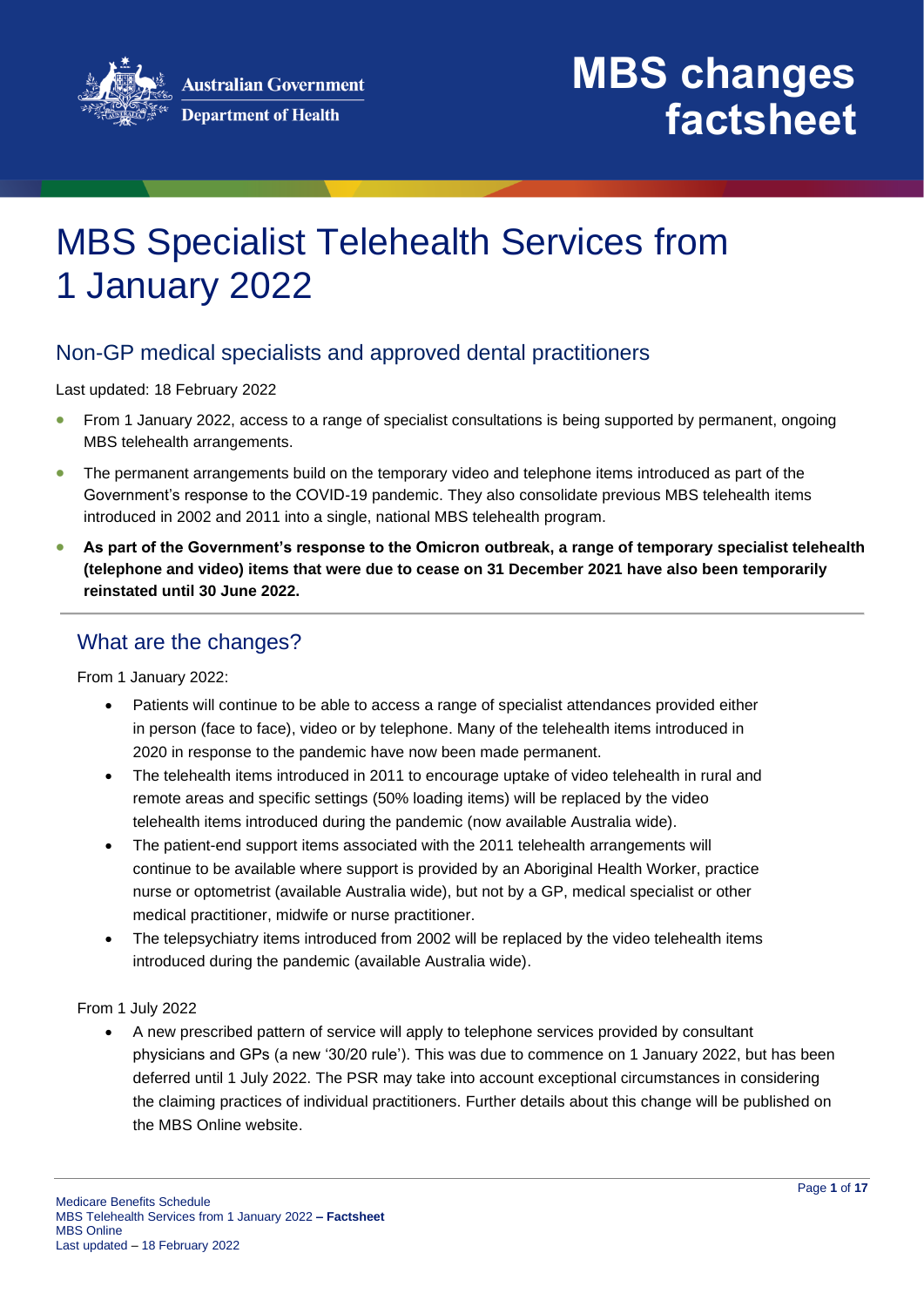

### Telehealth items that have been permanently added to the MBS

From 1 January 2022, the following telehealth items have been made permanent under the MBS – see **Attachment A** (the items highlighted in green shading).

#### Group A40, sub-groups 4-38:

- 3 items for specialist attendances (2 videoconference and 1 telephone)
- 6 items for consultant physician attendances (5 videoconference and 1 telephone)
- 1 specialist and consultant physician early intervention services (1 videoconference)
- 2 geriatrician services for assessment and management (2 videoconference)
- 20 consultant psychiatrist services including consultations, group psychotherapy and interviews (17 video conference and 3 telephone)
- 3 paediatrician services for early intervention and services for treatment of eating disorders (3 videoconference)
- 6 items for public health physician attendances (4 videoconference and 2 telephone)
- 6 items for neurosurgeon attendances (5 videoconference and 1 telephone)
- 1 item for anaesthesia attendances (1 videoconference)
- 3 items for approved dental practitioners (2 videoconference, 1 telephone).

#### Group T4, sub-group1\*:

- 8 items for obstetricians, GPs, midwives, nurses, or Aboriginal and Torres Strait Islander health practitioners (4 videoconference, 4 phone).

\*GPs and OMPs working in general practice can only perform a telehealth or telephone service where they have an established clinical relationship with the patient.

### Telehealth items that will be available until 30 June 2022

The following telehealth items were due to cease on 31 December 2021, but have been temporarily reinstated until 30 June 2022:

- 33 initial and complex specialist telephone consultation items see **Attachment A** (the items highlighted in pink shading):
- 40 specialist inpatient telehealth MBS items see **Attachment B** (the items highlighted in pink shading)

### Telehealth items that are no longer avaiable

A list of the telehealth items that ceased on 31 December 2021 is at Attachment C.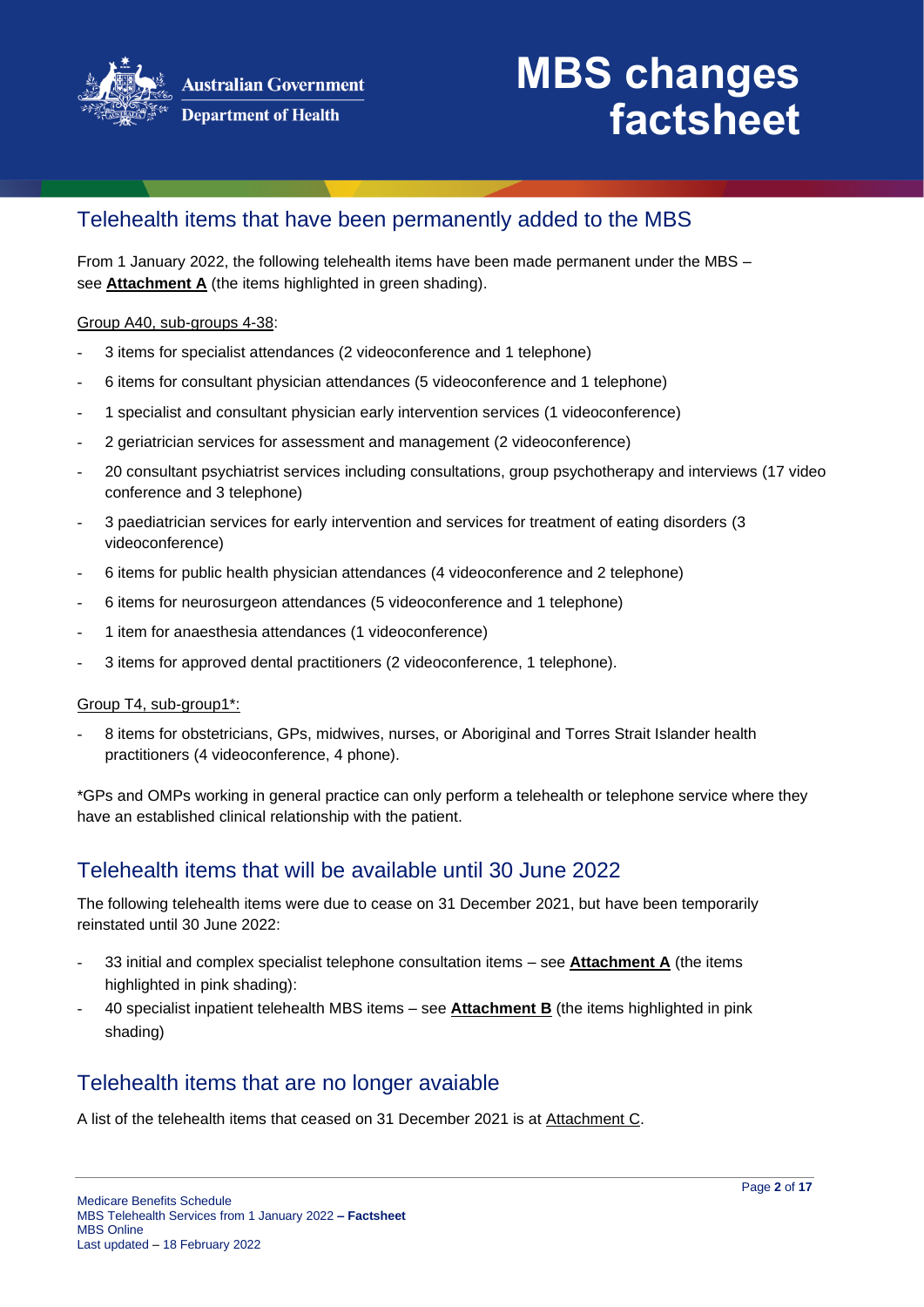

### What are the conditions for claiming the inpatient telehealth items?

To bill any of the telehealth inpatient items (listed at **Attachment B**), the following general conditions must be met:

- A patient must be admitted to hospital as a private patient;
- The service must be performed by the admitting specialist medical practitioner for the patient; and
- The admitting specialist medical practitioner, at the time the consultation is provided, is:
	- required to isolate because of a State or Territory COVID-19 public health order; or
	- required to be in quarantine because of a State or Territory COVID-19 public health order.

Further information on these items is outlined in MBS Explanatory Note AN.40.7.

### What MBS fees will apply to the telehealth items?

There are no changes to the MBS schedule fees for the items that are continuing from 1 January 2022 and rebates for equivalent face-to-face, video and telephone services will be the same.

MBS telehealth services do not need to be bulk billed. As with all MBS services, where a private fee is charged, the medical practitioner must ensure informed financial consent is obtained prior to the provision of the service.

### Will there be a differential rebate for psychiatry attendances (where more than 50 services are provided to a patient in calendar year)?

From 1 January 2022, the current limits of 50 services per patient per calendar year will continue to apply to standard, face-to-face psychiatry attendances (items 300 to 308), with lower rebates applying where more than 50 services are provided to a patient in a calendar year (items 310 to 318).

At present, these service limits do not apply to psychiatry attendances provided by telehealth (video or telephone). This will continue to be the case from 1 January 2022. The Department will work with the Royal Australian and New Zealand College of Psychiatrists (RANZCP) and the Medicare Review Advisory Committee (MRAC) to review the current service limits, and ensure a consistent approach across all of the psychiatry attendance items, including services provided by face-to-face, video and telephone.

### What items can consultant physician's (psychiatrists or paediatricians) claim for eating disorder treatment and management plan services 1 January 2022?

From 1 January 2022, eating disorder treatment and management plan telehealth services provided by psychiatrists or paediatricians will continue under items 92162, 92172, 92163, 92173 (available Australia wide). Items 90262, 90268, 90263 and 90269 which were previously only available in some geographic areas and specific service settings, will no longer be available.

| <b>Service</b>                                       | <b>Continuing</b> | <b>Not</b><br>continuing |
|------------------------------------------------------|-------------------|--------------------------|
| Psychiatry, prepare an eating disorder treatment and | 92162             | 90262                    |
| management plan – at least 45 minutes                |                   |                          |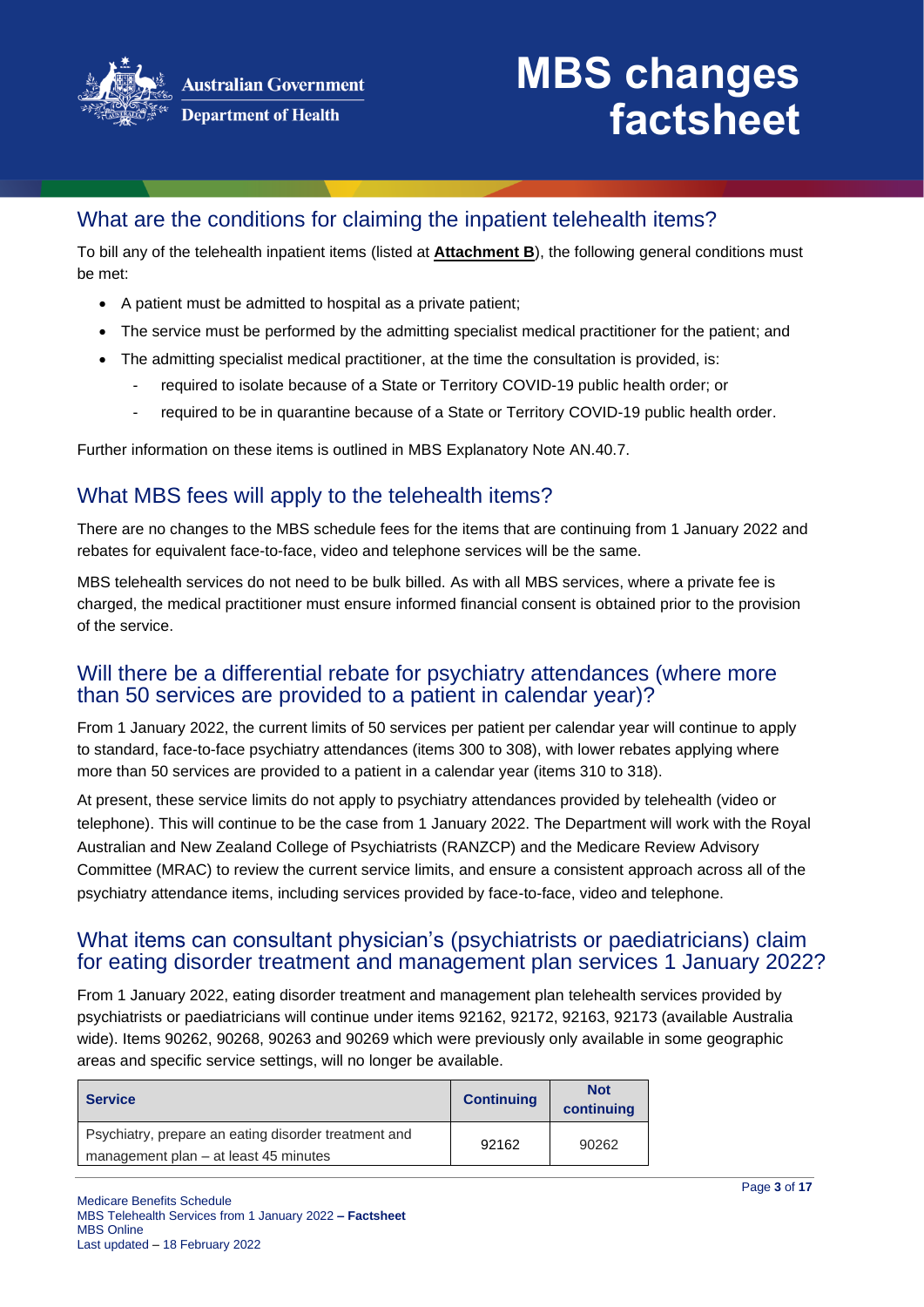

| <b>Service</b>                                                                                   | <b>Continuing</b> | <b>Not</b><br>continuing |
|--------------------------------------------------------------------------------------------------|-------------------|--------------------------|
| Psychiatry, review an eating disorder treatment and<br>management plan - at least 30 minutes     | 92172             | 90268                    |
| Paediatrician, prepare an eating disorder treatment and<br>management plan – at least 45 minutes | 92163             | 90263                    |
| Paediatrician, review an eating disorder treatment and<br>management plan - at least 30 minutes  | 92173             | 90269                    |

### Where can I find more information?

The full item descriptors and information on these changes will be uploaded to the MBS [Online website.](http://www.mbsonline.gov.au/) You can also subscribe to future MBS updates by visiting [MBS Online](http://www.mbsonline.gov.au/) and clicking 'Subscribe'.

The Department of Health provides an email advice service for providers seeking advice on interpretation of the MBS items and rules and the Health Insurance Act and associated regulations. If you have a query relating exclusively to interpretation of the Schedule, you should email [askMBS@health.gov.au.](mailto:askMBS@health.gov.au)

Subscribe to ['News for Health Professionals'](https://www.humanservices.gov.au/organisations/health-professionals/news/all) on the Services Australia website and you will receive regular news highlights.

*If you are seeking advice in relation to Medicare billing, claiming, payments, or obtaining a provider number, please go to the Health Professionals page on the Services Australia website or contact the Services Australia Provider Enquiry Line – 132150. Please note that the information provided is a general guide only. It is ultimately the responsibility of treating practitioners to use their professional judgment to determine the most clinically appropriate services to provide, and then to ensure that any services billed to Medicare fully meet the eligibility requirements outlined in the legislation.*

*This sheet is current as of the Last updated date shown above and does not account for MBS changes since that date.*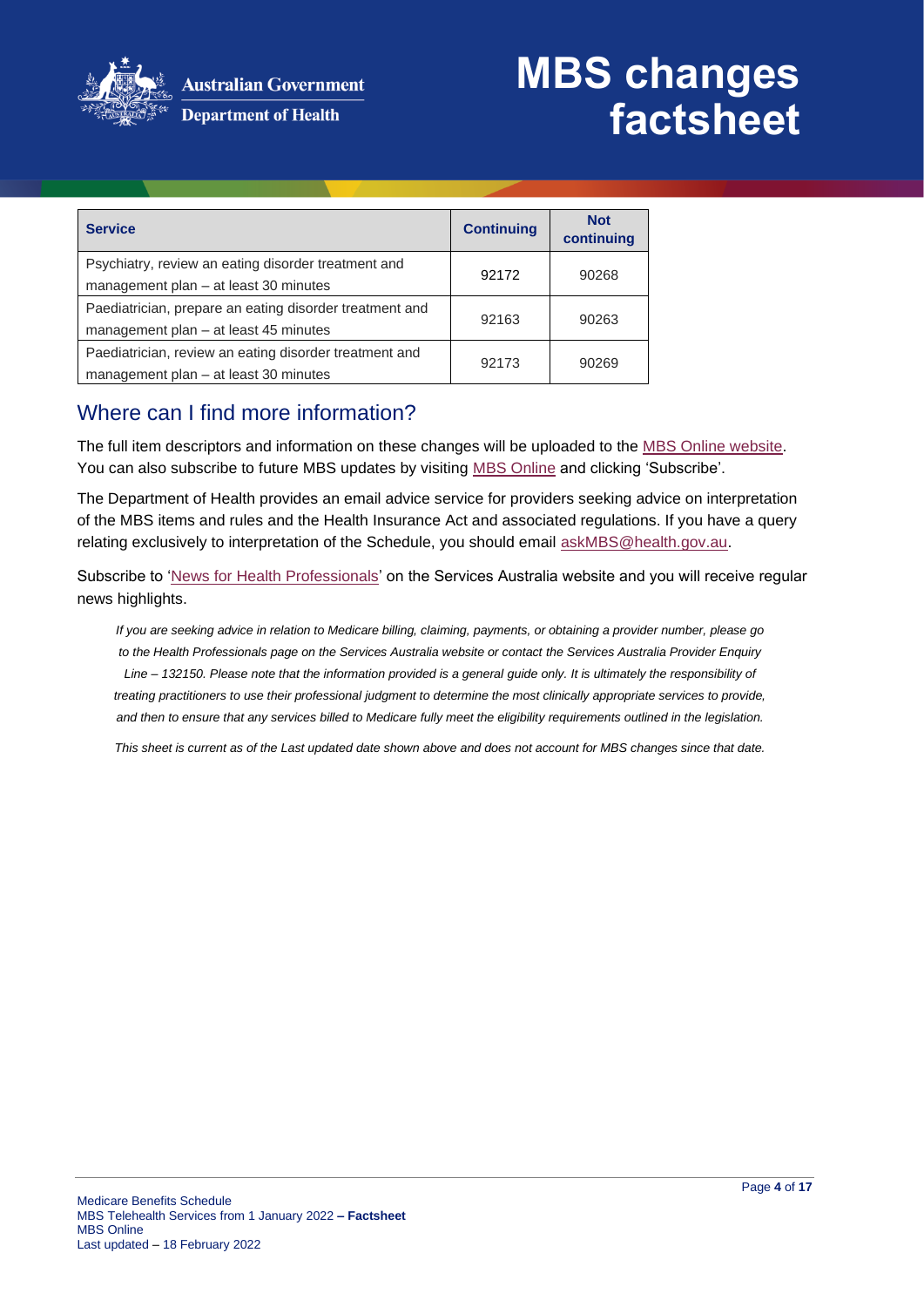

### **Attachment A**

## MBS specialist telehealth items available from 1 January 2022 – out-of-hospital attendances

**Specialist, Consultant Physician, Psychiatrist, Paediatrician, Geriatrician, Public Health Physician, Neurosurgeon and Anaesthetist telehealth attendances.**

| Telehealth items that have been <b>permanently added to the MBS</b> – <i>green shading</i> |  |
|--------------------------------------------------------------------------------------------|--|
| COVID-19 specialist items for initial, more complex telehealth services temporarily        |  |
| reinstated to 30 June $2022 - pink$ shading                                                |  |

Specialist services

| <b>Service</b>                    | <b>Face-to-face</b><br><b>items</b> | <b>Video items</b> | <b>Telephone items</b> |
|-----------------------------------|-------------------------------------|--------------------|------------------------|
| Specialist. Initial attendance    | 104                                 | 91822              | 91832                  |
| Specialist. Subsequent attendance | 105                                 | 91823              | 91833                  |

Consultant Physician services

| <b>Service</b>                              | Face-to-face<br>items | <b>Video items</b> | <b>Telephone items</b> |
|---------------------------------------------|-----------------------|--------------------|------------------------|
| Consultant physician. Initial attendance    | 110                   | 91824              | 91834                  |
| Consultant physician. Subsequent attendance | 116                   | 91825              | 91835                  |
| Consultant physician. Minor attendance      | 119                   | 91826              | 91836                  |

Consultant Physician services

| <b>Service</b>                                                                                                                                         | Face-to-face<br>items | <b>Video items</b> | <b>Telephone items</b> |
|--------------------------------------------------------------------------------------------------------------------------------------------------------|-----------------------|--------------------|------------------------|
| Consultant physician. Initial assessment,<br>patient with at least 2 morbidities, prepare a<br>treatment and management plan, at least 45<br>minutes   | 132                   | 92422              | 92431                  |
| Consultant physician, Subsequent<br>assessment, patient with at least 2<br>morbidities, review a treatment and<br>management plan, at least 20 minutes | 133                   | 92423              | 92432                  |

Page **5** of **17**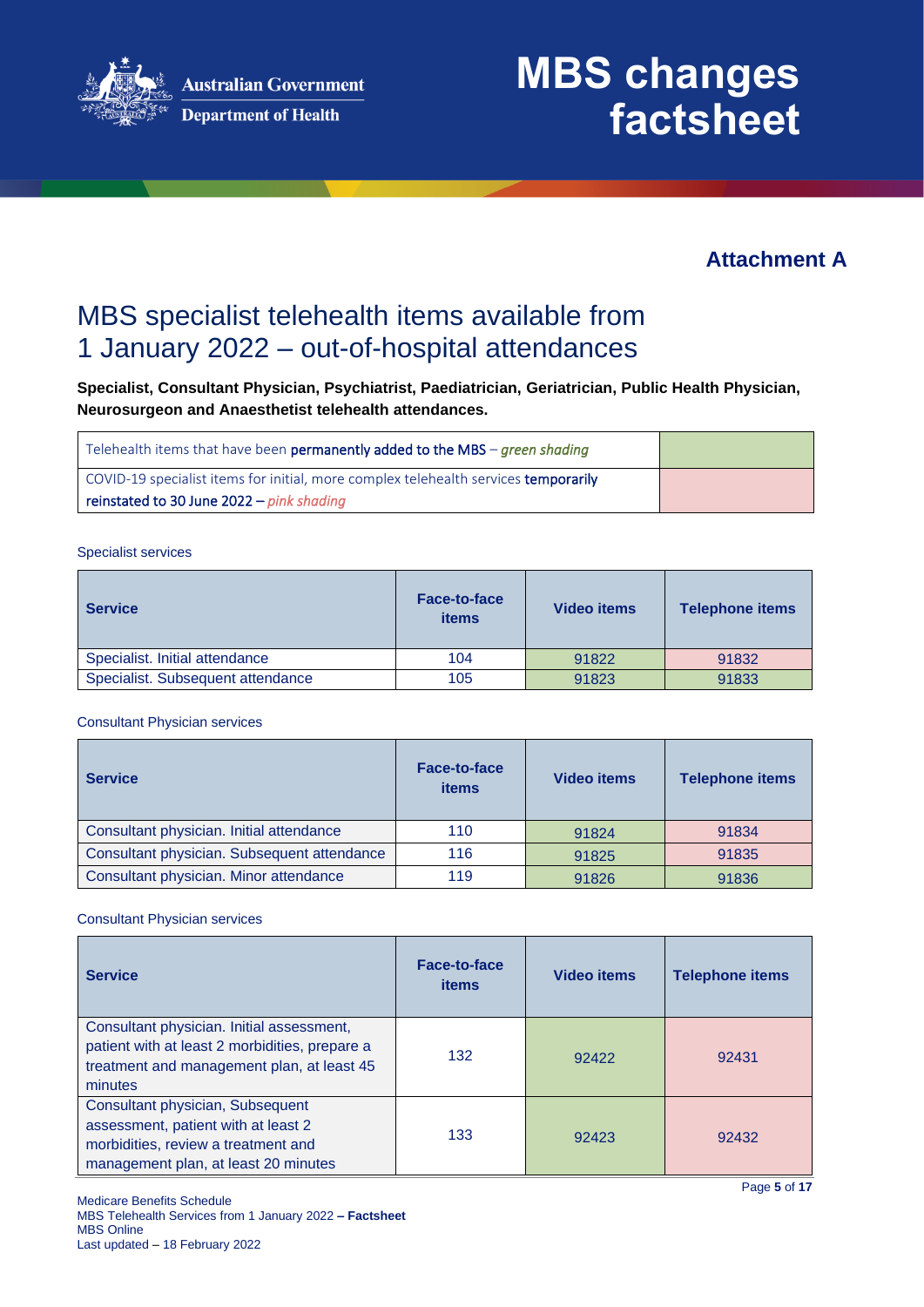

#### Specialist and Consultant Physician services

| <b>Service</b>                                                                                                                                    | Face-to-face<br>items | <b>Video items</b> | <b>Telephone items</b> |
|---------------------------------------------------------------------------------------------------------------------------------------------------|-----------------------|--------------------|------------------------|
| Specialist or consultant physician early<br>intervention services for children with autism,<br>pervasive developmental disorder, or<br>disability | 137                   | 92141              | 92144                  |

#### Geriatrician services

| <b>Service</b>                                                                                                 | Face-to-face<br><b>items</b> | <b>Video items</b> | <b>Telephone items</b> |
|----------------------------------------------------------------------------------------------------------------|------------------------------|--------------------|------------------------|
| Geriatrician, prepare an assessment and<br>management plan, patient at least 65 years,<br>more than 60 minutes | 141                          | 92623              | 92628                  |
| Geriatrician, review a management plan,<br>more than 30 minutes                                                | 143                          | 92624              | 92629                  |

#### Consultant Psychiatrist services

| <b>Service</b>                                                     | <b>Face-to-face</b><br>items | <b>Video items</b> | <b>Telephone items</b> |
|--------------------------------------------------------------------|------------------------------|--------------------|------------------------|
| Consultant psychiatrist. Consultation, not<br>more than 15 minutes | 300                          | 91827              | 91837                  |
| Consultant psychiatrist. Consultation, 15 to 30<br>minutes         | 302                          | 91828              | 91838                  |
| Consultant psychiatrist. Consultation, 30 to 45<br>minutes         | 304                          | 91829              | 91839                  |
| Consultant psychiatrist. Consultation, 45 to 75<br>minutes         | 306                          | 91830              | 91840                  |
| Consultant psychiatrist. Consultation, more<br>than 75 minutes     | 308                          | 91831              | 91841                  |

#### Consultant Psychiatrist services

| <b>Service</b>                                                                        | Face-to-face<br>items | <b>Video items</b> | <b>Telephone items</b> |
|---------------------------------------------------------------------------------------|-----------------------|--------------------|------------------------|
| Consultant psychiatrist, prepare a treatment<br>and management plan, patient under 13 | 289                   | 92434              | 92474                  |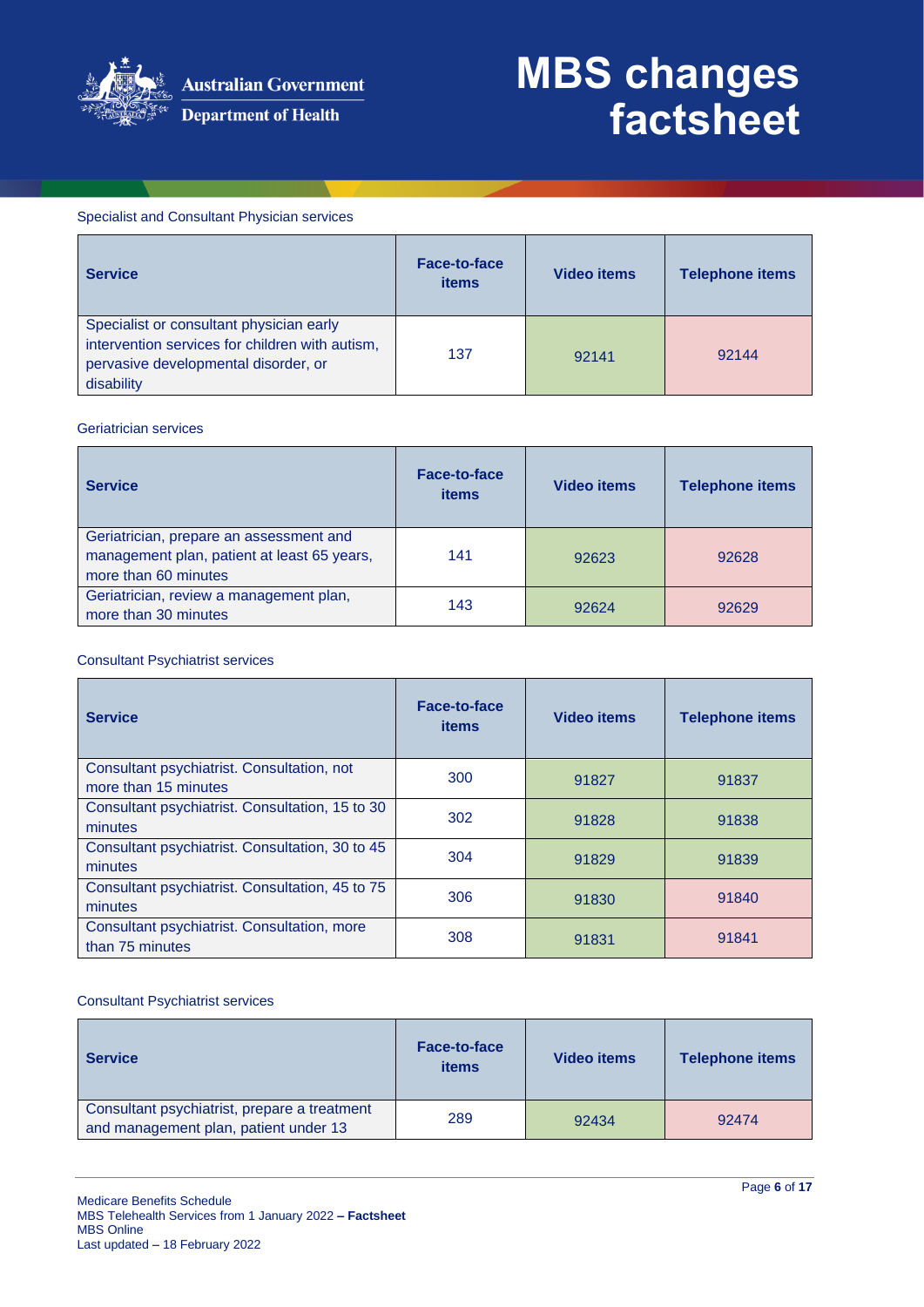

### **Department of Health**

# **MBS changes factsheet**

| <b>Service</b>                                                                                                                                                                                            | <b>Face-to-face</b><br><b>items</b> | <b>Video items</b> | <b>Telephone items</b> |
|-----------------------------------------------------------------------------------------------------------------------------------------------------------------------------------------------------------|-------------------------------------|--------------------|------------------------|
| years with autism or another pervasive<br>developmental disorder, at least 45 minutes                                                                                                                     |                                     |                    |                        |
| Consultant psychiatrist, prepare a<br>management plan, more than 45 minutes                                                                                                                               | 291                                 | 92435              | 92475                  |
| Consultant psychiatrist, review management<br>plan, 30 to 45 minutes                                                                                                                                      | 293                                 | 92436              | 92476                  |
| Consultant psychiatrist, attendance, new<br>patient (or has not received attendance in<br>preceding 24 mths), more than 45 minutes                                                                        | 296                                 | 92437              | 92477                  |
| Consultant psychiatrist, interview of a person<br>other than patient, in the course of initial<br>diagnostic evaluation of patient, 20 to 45<br>minutes                                                   | 348                                 | 92458              | 92498                  |
| Consultant psychiatrist, interview of a person<br>other than patient, in the course of initial<br>diagnostic evaluation of patient, 45 minutes or<br>more                                                 | 350                                 | 92459              | 92499                  |
| Consultant psychiatrist, interview of a person<br>other than patient, in the course of continuing<br>management of patient, not less than 20<br>minutes, not exceeding 4 attendances per<br>calendar year | 352                                 | 92460              | 92500                  |

Consultant Psychiatrist services

| <b>Service</b>                                                                                                                                                                                              | Face-to-face<br><b>items</b> | <b>Video items</b> | <b>Telephone items</b> |
|-------------------------------------------------------------------------------------------------------------------------------------------------------------------------------------------------------------|------------------------------|--------------------|------------------------|
| Consultant psychiatrist, group psychotherapy,<br>at least 1 hour, involving group of 2 to 9<br>unrelated patients or a family group of more<br>than 3 patients, each referred to consultant<br>psychiatrist | 342                          | 92455              | 92495                  |
| Consultant psychiatrist, group psychotherapy,<br>at least 1 hour, involving family group of 3<br>patients, each referred to consultant<br>psychiatrist                                                      | 344                          | 92456              | 92496                  |
| Consultant psychiatrist, group psychotherapy,<br>at least 1 hour, involving family group of 2<br>patients, each referred to consultant<br>psychiatrist                                                      | 346                          | 92457              | 92497                  |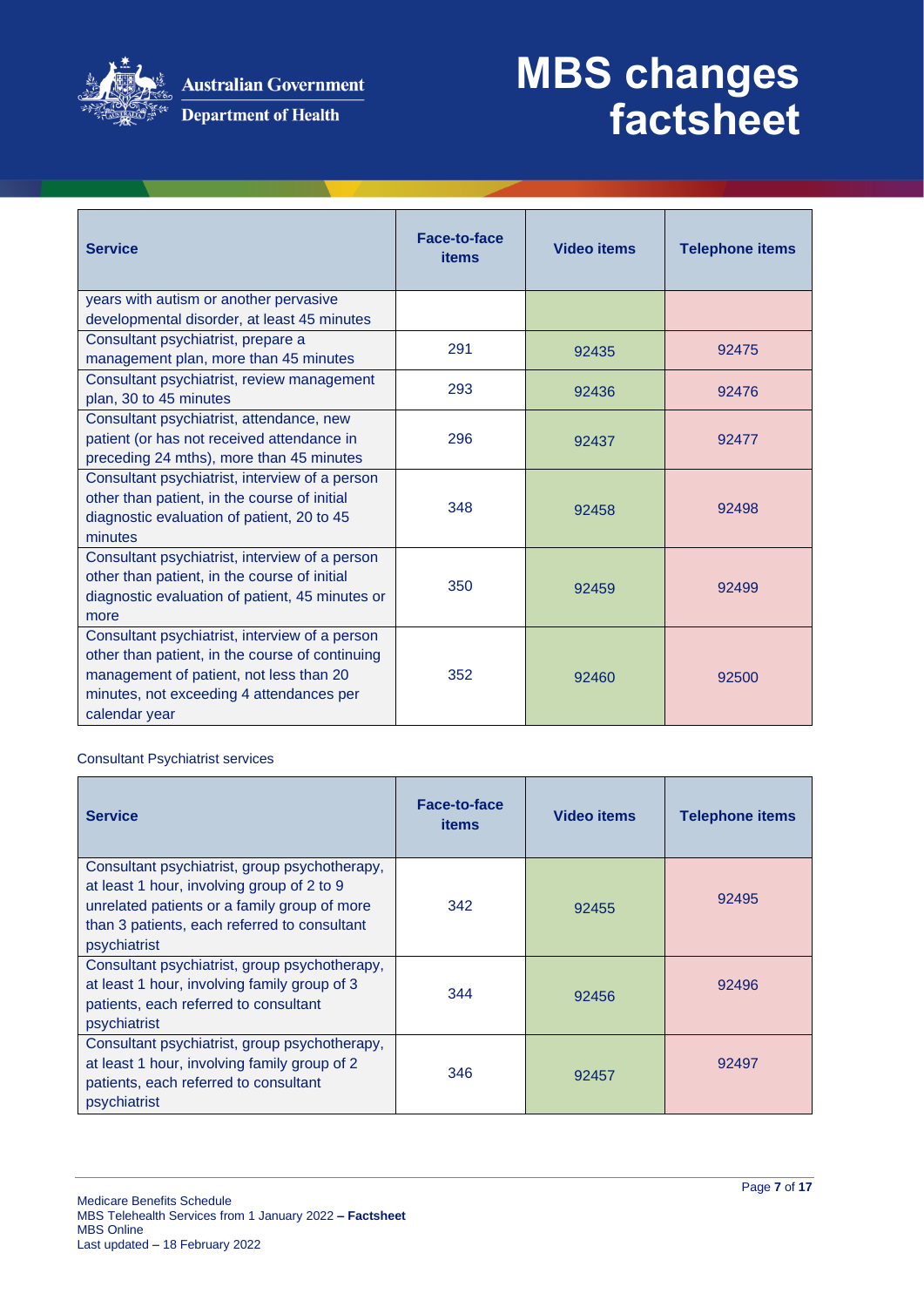

#### Consultant Psychiatrist services

| <b>Service</b>                                                                                                | <b>Face-to-face</b><br>items | <b>Video items</b> | <b>Telephone items</b> |
|---------------------------------------------------------------------------------------------------------------|------------------------------|--------------------|------------------------|
| Consultant psychiatrist, prepare an eating<br>disorder treatment and management plan,<br>more than 45 minutes | 90260                        | 92162              | 92166                  |
| Consultant psychiatrist, to review an eating<br>disorder plan, more than 30 minutes                           | 90266                        | 92172              | 92178                  |

#### Paediatrician services

| <b>Service</b>                                                                                                            | Face-to-face<br><b>items</b> | <b>Video items</b> | <b>Telephone items</b> |
|---------------------------------------------------------------------------------------------------------------------------|------------------------------|--------------------|------------------------|
| Paediatrician early intervention services for<br>children with autism, pervasive developmental<br>disorder, or disability | 135                          | 92140              | 92143                  |
| Paediatrician, prepare an eating disorder<br>treatment and management plan, more than<br>45 minutes                       | 90261                        | 92163              | 92167                  |
| Paediatrician, to review an eating disorder<br>plan, more than 20 minutes                                                 | 90267                        | 92173              | 92179                  |

#### Public Health Physician services

| <b>Service</b>                                                       | <b>Face-to-face</b><br><b>items</b> | <b>Video items</b> | <b>Telephone items</b> |
|----------------------------------------------------------------------|-------------------------------------|--------------------|------------------------|
| Public health physician, level A attendance                          | 410                                 | 92513              | 92521                  |
| Public health physician, level B attendance,<br>less than 20 minutes | 411                                 | 92514              | 92522                  |
| Public health physician, level C attendance, at<br>least 20 minutes  | 412                                 | 92515              | 92523                  |
| Public health physician, level D attendance, at<br>least 40 minutes  | 413                                 | 92516              | 92524                  |

#### Neurosurgery attendances

| <b>Service</b>                   | <b>Face-to-face</b><br>items | <b>Video items</b> | <b>Telephone items</b> |
|----------------------------------|------------------------------|--------------------|------------------------|
| Neurosurgeon, initial attendance | 6007                         | 92610              | 92617                  |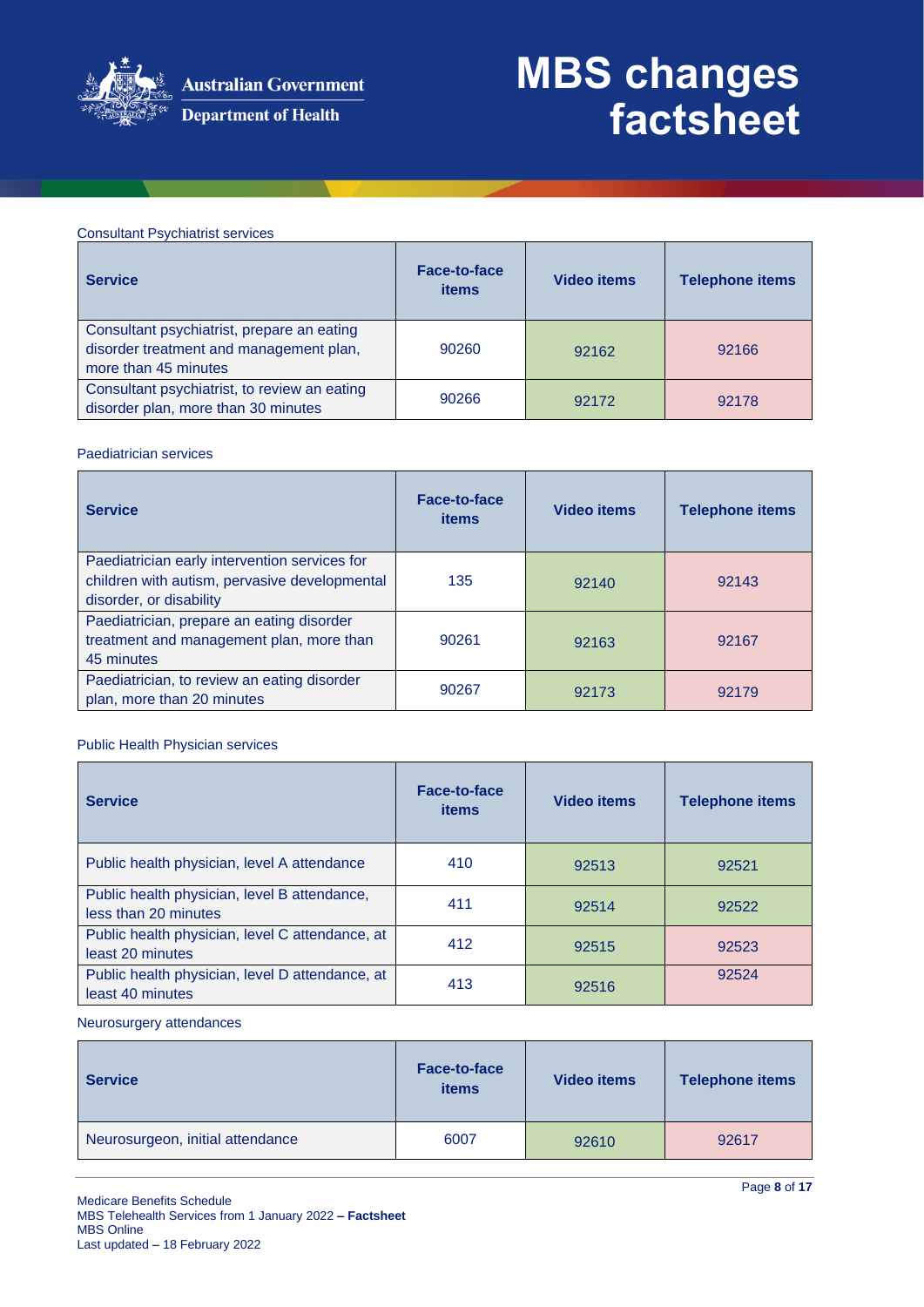

| <b>Service</b>                                               | <b>Face-to-face</b><br>items | <b>Video items</b> | <b>Telephone items</b> |
|--------------------------------------------------------------|------------------------------|--------------------|------------------------|
| Neurosurgeon, minor attendance                               | 6009                         | 92611              | 92618                  |
| Neurosurgeon, subsequent attendance, 15 to<br>30 minutes     | 6011                         | 92612              | 92619                  |
| Neurosurgeon, subsequent attendance, 30 to<br>45 minutes     | 6013                         | 92613              | 92620                  |
| Neurosurgeon, subsequent attendance, more<br>than 45 minutes | 6015                         | 92614              | 92621                  |

#### Anaesthesia Attendances

| <b>Service</b>                                                | <b>Face-to-face</b><br>items | <b>Video items</b> | <b>Telephone items</b> |
|---------------------------------------------------------------|------------------------------|--------------------|------------------------|
| Anaesthetist, professional attendance,<br>advanced or complex | 17615                        | 92701              | 92712                  |

#### Approved Oral and Maxillofacial Surgery Attendances

| <b>Service</b>                                                                      | Face-to-face<br><b>items</b> | <b>Video items</b> | <b>Telephone items</b> |
|-------------------------------------------------------------------------------------|------------------------------|--------------------|------------------------|
| Dental practitioner (oral and maxillofacial<br>surgery only), initial attendance    | 51700                        | 54001              | 54003                  |
| Dental practitioner (oral and maxillofacial<br>surgery only), subsequent attendance | 51703                        | 54002              | 54004                  |

*Obstetricians, GPs, Midwives, Nurses or Aboriginal and Torres Strait Islander health practitioner services*

| <b>Service</b>                                                                                                                                                                                | Face-to-face<br>items | <b>Video items</b> | <b>Telephone items</b> |
|-----------------------------------------------------------------------------------------------------------------------------------------------------------------------------------------------|-----------------------|--------------------|------------------------|
| Antenatal Service provided by a Nurse,<br>Midwife or an Aboriginal and Torres Strait<br>Islander health practitioner on behalf of,<br>and under the supervision of, a medical<br>practitioner | 16400                 | 91850              | 91855                  |
| Postnatal attendance by an obstetrician or<br><b>GP</b>                                                                                                                                       | 16407                 | 91851              | 91856                  |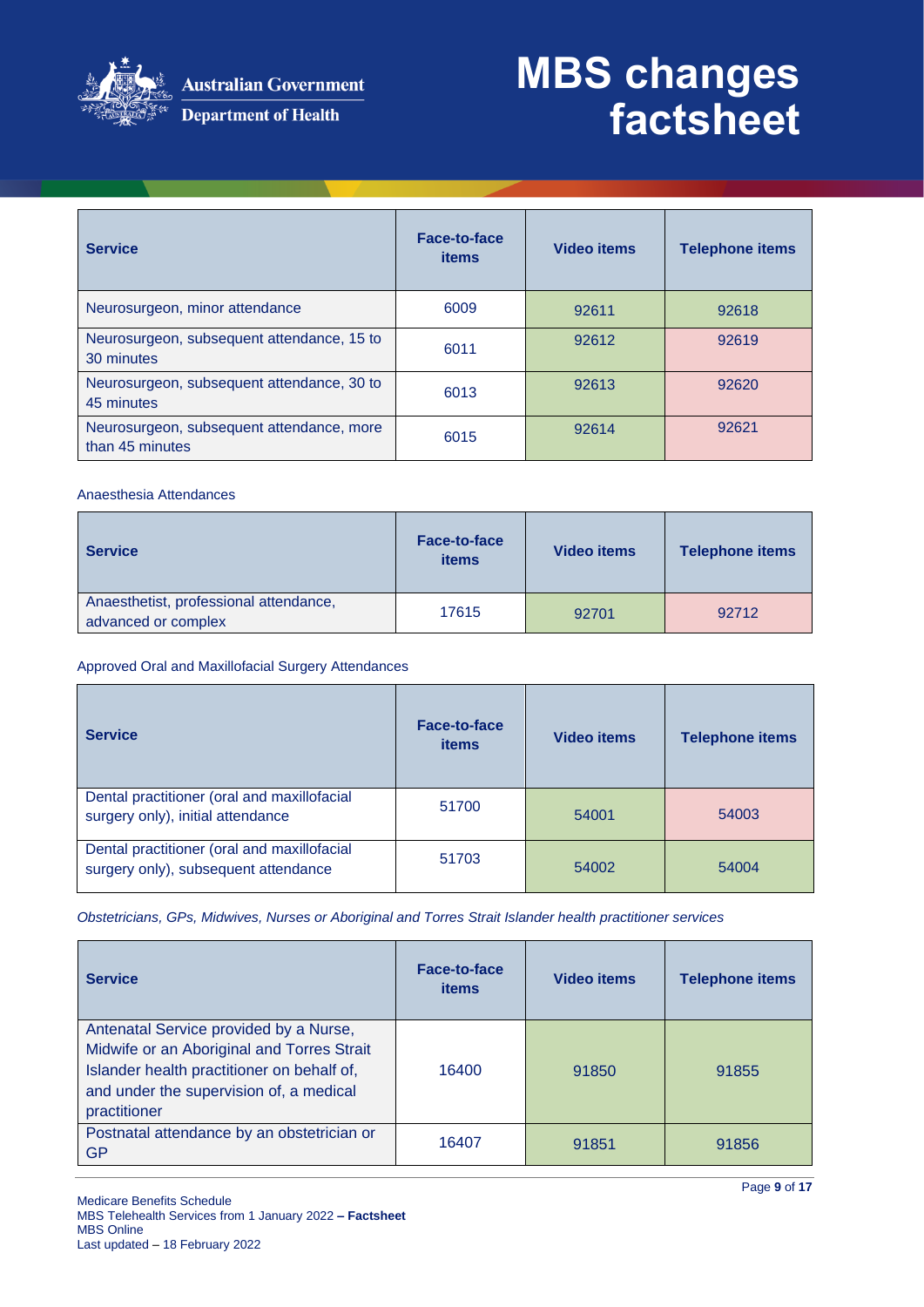

**Australian Government** 

# **MBS changes factsheet**

|  | <b>Department of Health</b> |  |
|--|-----------------------------|--|
|--|-----------------------------|--|

| <b>Service</b>                                                                                                                                                                                              | Face-to-face<br><b>items</b> | <b>Video items</b> | <b>Telephone items</b> |
|-------------------------------------------------------------------------------------------------------------------------------------------------------------------------------------------------------------|------------------------------|--------------------|------------------------|
| Postnatal attendance by:<br>(i) a midwife (on behalf of and under the<br>supervision of the medical practitioner who<br>attended the birth); or<br>(ii) an obstetrician; or<br>(iii) a general practitioner | 16408                        | 91852              | 91857                  |
| Antenatal attendance                                                                                                                                                                                        | 16500                        | 91853              | 91858                  |

*GPs and OMPs working in general practice can only perform a telehealth or telephone service where they have an established clinical relationship with the patient.*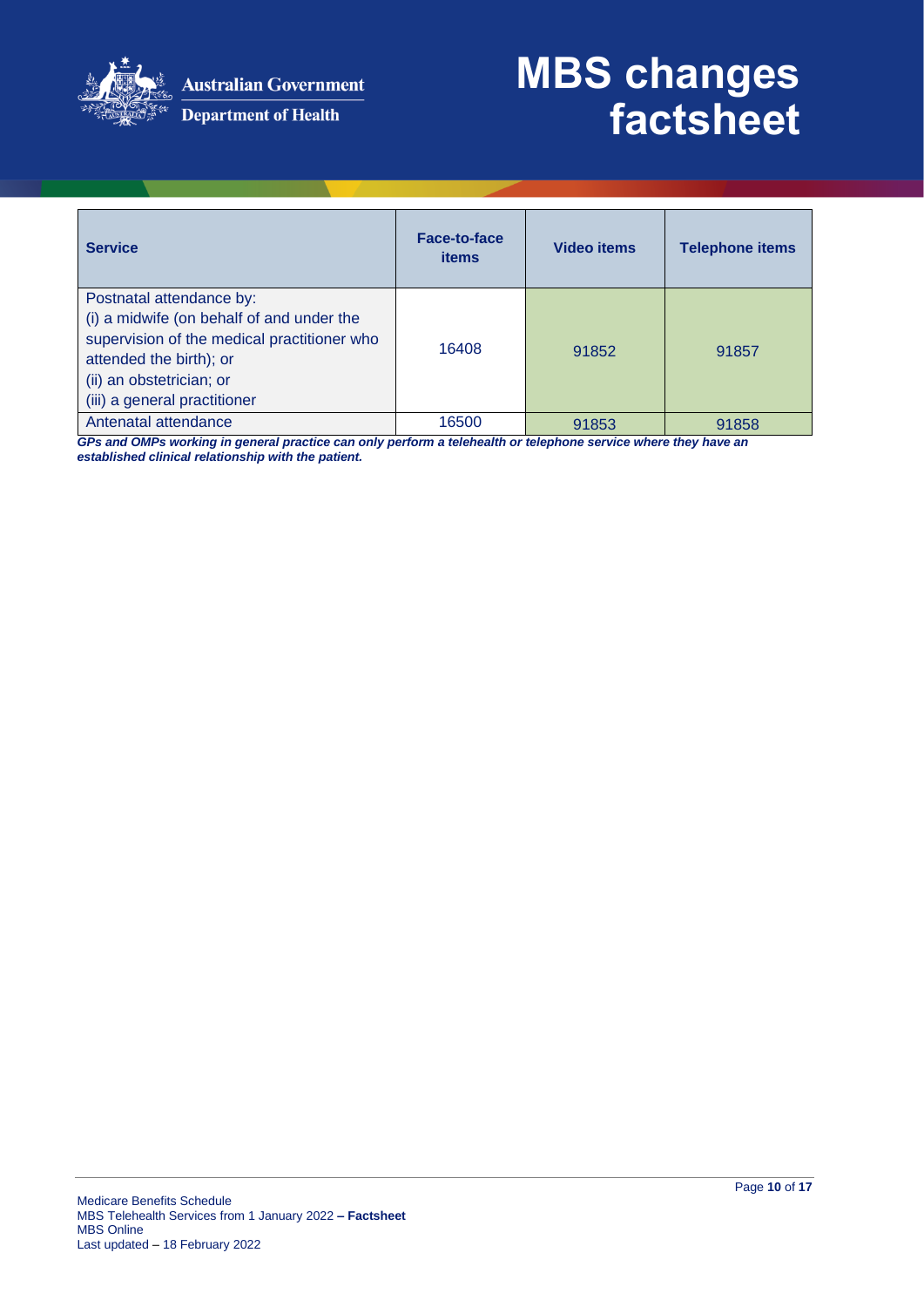**Australian Government** 

**Department of Health** 

# **MBS changes factsheet**

### **Attachment B**

## MBS specialist telehealth services for hospital inpatient attendances – items available to 30 June 2022

#### **To bill any of the telehealth inpatient items, the following general conditions must be met:**

- A patient must be admitted to hospital as a private patient;
- The service must be performed by the admitting specialist medical practitioner for the patient; and
- The admitting specialist medical practitioner, at the time the consultation is provided, is:
	- required to isolate because of a State or Territory COVID-19 public health order; or
	- required to be in quarantine because of a State or Territory COVID-19 public health order.

#### **Benefits payable:**

- These items attract a Medicare rebate of 85% of the MBS Schedule Fee.
- Private health insurance benefits are not payable for these telehealth attendances.
- Out of pocket costs for the new items will count towards the patient's Medicare Safety Nets (original and extended).

Further information on these items is outlined in MBS Explanatory Note AN.40.7.

#### *Hospital Inpatient items – 40 items (video and telephone) for when admitting medical practitioner is required to isolate because of COVID-19 public health orders - pink shading*

*Table 1. Specialist services*

| <b>Service</b>                       | <b>Equivalent</b><br>face-to-<br>face items<br><i>(consulting</i><br>room / in<br>hospital) | In-patient<br>video items | In-patient<br>telephone<br>items | <b>MBS</b> Fee<br>In-patient<br><b>Video and</b><br><b>Phone</b> | <b>MBS Rebate</b><br>(85%)<br>In-patient<br><b>Video and</b><br><b>Phone</b> |
|--------------------------------------|---------------------------------------------------------------------------------------------|---------------------------|----------------------------------|------------------------------------------------------------------|------------------------------------------------------------------------------|
| Specialist. Initial attendance       | 104                                                                                         | 91846                     | 91848                            | \$90.35                                                          | \$76.80                                                                      |
| Specialist. Subsequent<br>attendance | 105                                                                                         | 91847                     | 91849                            | \$45.40                                                          | \$38.60                                                                      |

*Table 2. Consultant Physician services*

| <b>Service</b>                              | <b>Equivalent</b><br>face-to-<br>face items<br>(consulting<br>room / in<br>hospital) | In-patient<br>video items | In-patient<br>telephone<br>items | <b>MBS</b> Fee<br><b>In-patient</b><br><b>Video and</b><br><b>Phone</b> | <b>MBS Rebate</b><br>(85%)<br><b>In-patient</b><br><b>Video and</b><br><b>Phone</b> |
|---------------------------------------------|--------------------------------------------------------------------------------------|---------------------------|----------------------------------|-------------------------------------------------------------------------|-------------------------------------------------------------------------------------|
| Consultant physician. Initial<br>attendance | 110                                                                                  | 92471                     | 92425                            | \$159.35                                                                | \$135.45                                                                            |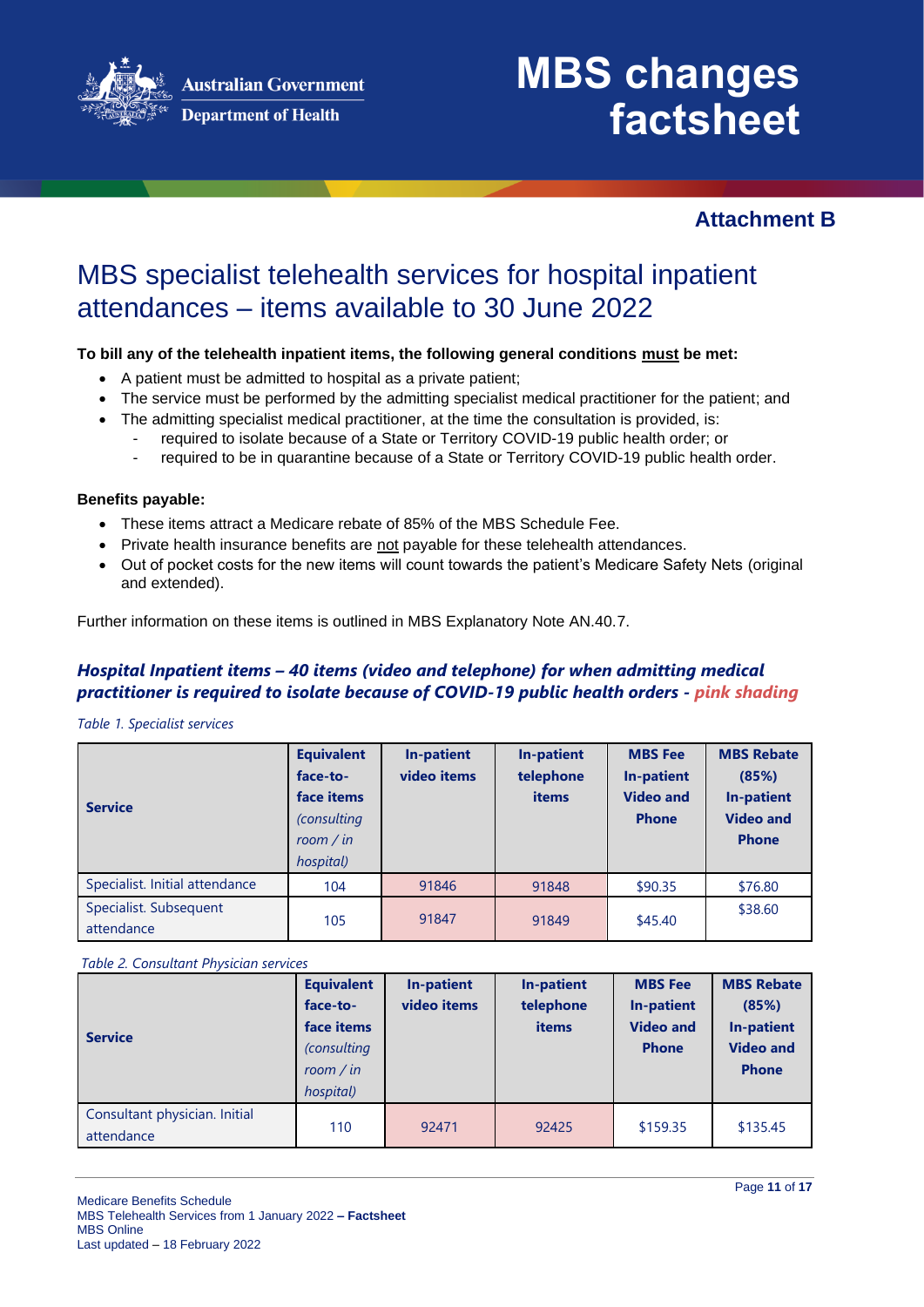

Australian Government **Department of Health** 

## **MBS changes factsheet**

| <b>Service</b>                                 | <b>Equivalent</b><br>face-to-<br>face items<br><i>(consulting</i><br>room / in<br>hospital) | In-patient<br>video items | <b>In-patient</b><br>telephone<br>items | <b>MBS</b> Fee<br>In-patient<br><b>Video and</b><br><b>Phone</b> | <b>MBS Rebate</b><br>(85%)<br>In-patient<br><b>Video and</b><br><b>Phone</b> |
|------------------------------------------------|---------------------------------------------------------------------------------------------|---------------------------|-----------------------------------------|------------------------------------------------------------------|------------------------------------------------------------------------------|
| Consultant physician.<br>Subsequent attendance | 116                                                                                         | 92472                     | 92426                                   | \$79.75                                                          | \$67.80                                                                      |
| Consultant physician. Minor<br>attendance      | 119                                                                                         | 92473                     | 92427                                   | \$45.40                                                          | \$38.60                                                                      |

#### *Table 3. Consultant Psychiatrist services*

|                                 | <b>Equivalent</b><br>face-to-face | <b>In-patient</b><br>video items | <b>In-patient</b>  | <b>MBS</b> Fee                        | <b>MBS Rebate</b>          |
|---------------------------------|-----------------------------------|----------------------------------|--------------------|---------------------------------------|----------------------------|
|                                 | items                             |                                  | telephone<br>items | <b>In-patient</b><br><b>Video and</b> | (85%)<br><b>In-patient</b> |
| <b>Service</b>                  | (consulting                       |                                  |                    | <b>Phone</b>                          | <b>Video and</b>           |
|                                 | room / in                         |                                  |                    |                                       | <b>Phone</b>               |
|                                 | hospital)                         |                                  |                    |                                       |                            |
| Consultant psychiatrist,        |                                   |                                  |                    |                                       |                            |
| attendance, new patient (or has |                                   |                                  |                    |                                       |                            |
| not received attendance in      | 296 / 297                         | 92466                            | 92506              | \$274.95                              | \$233.75                   |
| preceding 24 mths), more than   |                                   |                                  |                    |                                       |                            |
| 45 minutes                      |                                   |                                  |                    |                                       |                            |
| Consultant psychiatrist.        |                                   |                                  |                    |                                       |                            |
| Consultation, not more than 15  | 300 / 320                         | 92461                            | 92501              | \$45.75                               | \$38.90                    |
| minutes                         |                                   |                                  |                    |                                       |                            |
| Consultant psychiatrist.        | 302/322                           | 92462                            | 92502              | \$91.30                               | \$77.65                    |
| Consultation, 15 to 30 minutes  |                                   |                                  |                    |                                       |                            |
| Consultant psychiatrist.        | 304 / 324                         | 92463                            | 92503              | \$140.55                              | \$119.50                   |
| Consultation, 30 to 45 minutes  |                                   |                                  |                    |                                       |                            |
| Consultant psychiatrist.        | 306 / 326                         | 92464                            | 92504              | \$194.00                              | \$164.90                   |
| Consultation, 45 to 75 minutes  |                                   |                                  |                    |                                       |                            |
| Consultant psychiatrist.        |                                   |                                  |                    |                                       |                            |
| Consultation, more than 75      | 308 / 328                         | 92465                            | 92505              | \$225.10                              | \$191.35                   |
| minutes                         |                                   |                                  |                    |                                       |                            |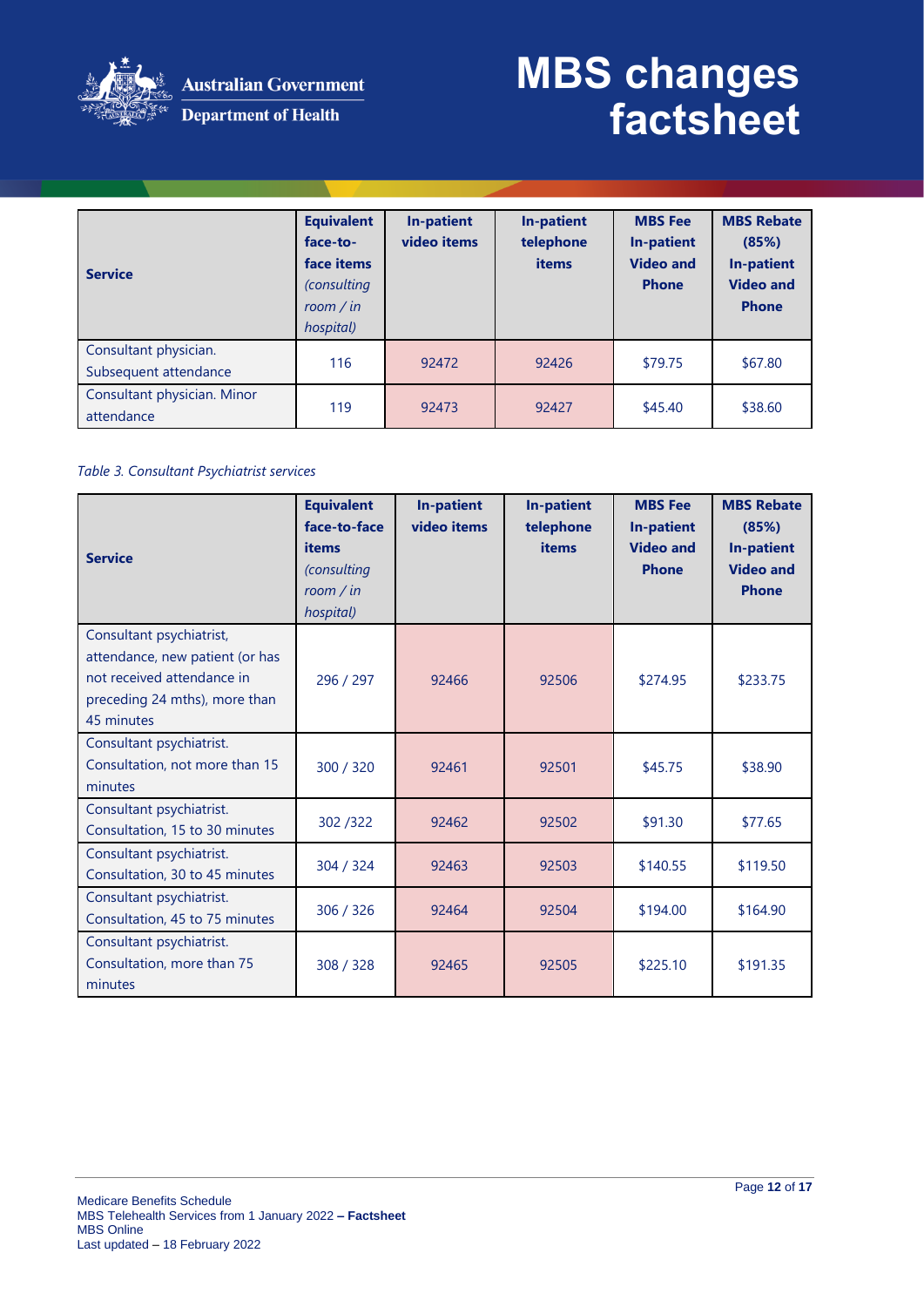

#### *Table 4. Public Health Physician services*

| <b>Service</b>                                                       | <b>Equivalent</b><br>face-to-<br>face items<br>(consulting<br>room / in<br>hospital) | In-patient<br>video items | In-patient<br>telephone<br>items | <b>MBS</b> Fee<br>In-patient<br><b>Video and</b><br><b>Phone</b> | <b>MBS Rebate</b><br>(85%)<br><b>In-patient</b><br><b>Video and</b><br><b>Phone</b> |
|----------------------------------------------------------------------|--------------------------------------------------------------------------------------|---------------------------|----------------------------------|------------------------------------------------------------------|-------------------------------------------------------------------------------------|
| Public health physician, level A<br>attendance                       | 410                                                                                  | 92517                     | 92525                            | \$20.65                                                          | \$17.60                                                                             |
| Public health physician, level B<br>attendance, less than 20 minutes | 411                                                                                  | 92518                     | 92526                            | \$45.15                                                          | \$38.40                                                                             |
| Public health physician, level C<br>attendance, at least 20 minutes  | 412                                                                                  | 92519                     | 92527                            | \$87.35                                                          | \$74.25                                                                             |
| Public health physician, level D<br>attendance, at least 40 minutes  | 413                                                                                  | 92520                     | 92528                            | \$128.60                                                         | \$109.35                                                                            |

#### *Table 5. Neurosurgery services*

| <b>Service</b>                   | <b>Equivalent</b><br>face-to-<br>face items<br>(consulting<br>room / in<br>hospital) | In-patient<br>video items | <b>In-patient</b><br>telephone<br>items | <b>MBS</b> Fee<br><b>In-patient</b><br><b>Video and</b><br><b>Phone</b> | <b>MBS Rebate</b><br>(85%)<br><b>In-patient</b><br><b>Video and</b><br><b>Phone</b> |
|----------------------------------|--------------------------------------------------------------------------------------|---------------------------|-----------------------------------------|-------------------------------------------------------------------------|-------------------------------------------------------------------------------------|
| Neurosurgeon, initial attendance | 6007                                                                                 | 92615                     | 92625                                   | \$136.85                                                                | \$116.35                                                                            |
| Neurosurgeon, minor attendance   | 6009                                                                                 | 92616                     | 92626                                   | \$45.40                                                                 | \$38.60                                                                             |

#### *Table 6. Anaesthesia services*

| <b>Service</b>                                                | <b>Equivalent</b><br>face-to-<br>face items<br><i>(consulting)</i><br>room / $in$<br>hospital) | In-patient<br>video items | In-patient<br>telephone<br><b>items</b> | <b>MBS</b> Fee<br>In-patient<br><b>Video and</b><br><b>Phone</b> | <b>MBS Rebate</b><br>(85%)<br><b>In-patient</b><br><b>Video and</b><br><b>Phone</b> |
|---------------------------------------------------------------|------------------------------------------------------------------------------------------------|---------------------------|-----------------------------------------|------------------------------------------------------------------|-------------------------------------------------------------------------------------|
| Anaesthetist, professional<br>attendance, advanced or complex | 17615                                                                                          | 92702                     | 92713                                   | \$90.35                                                          | \$76.80                                                                             |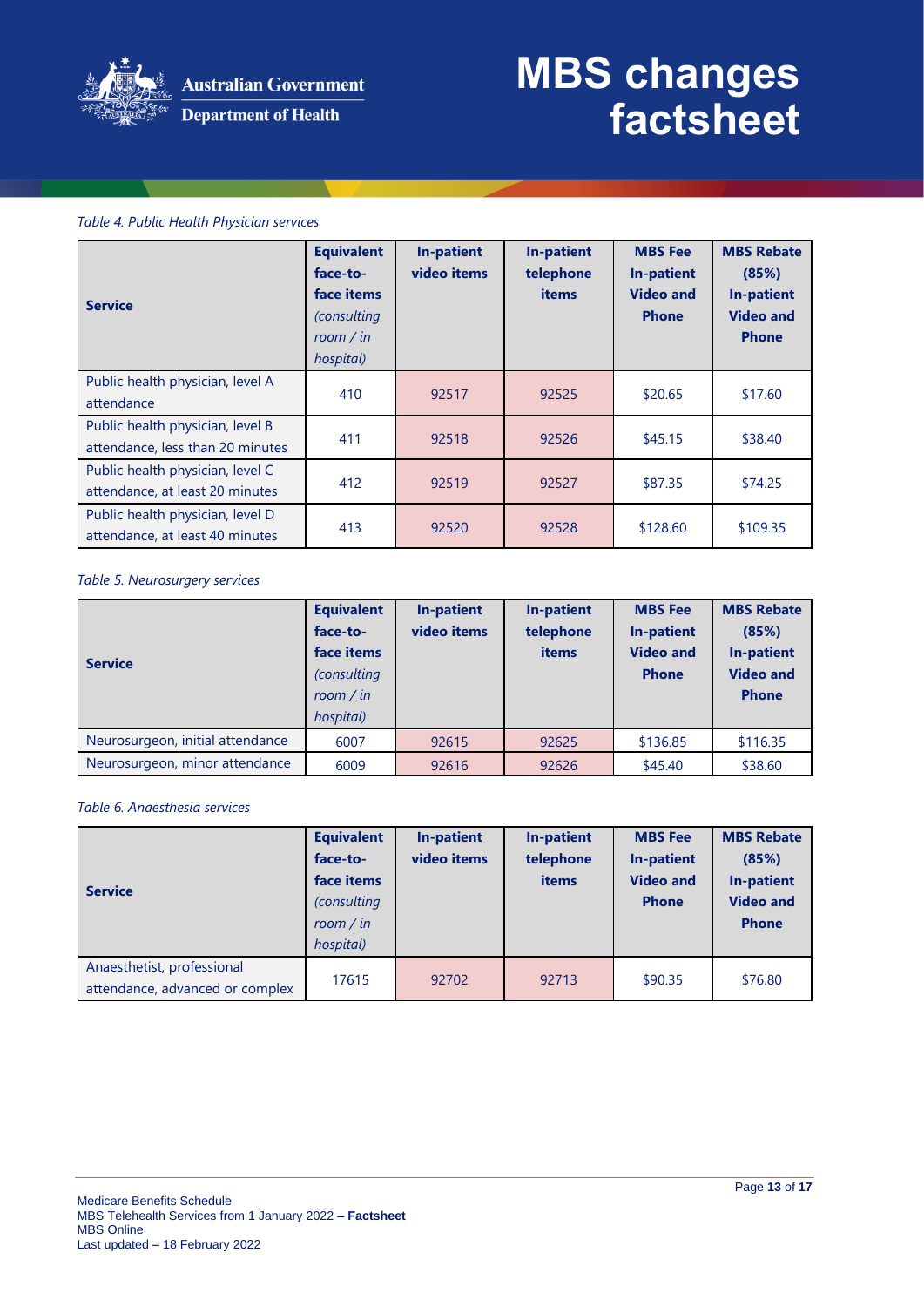

#### *Table 7. Oral and maxillofacial surgical services*

| <b>Service</b>                                                                         | <b>Equivalent</b><br>face-to-<br>face items<br><i>(consulting)</i><br>room / in<br>hospital) | <b>In-patient</b><br>video items | In-patient<br>telephone<br>items | <b>MBS Fee</b><br><b>In-patient</b><br><b>Video and</b><br><b>Phone</b> | <b>MBS Rebate</b><br>(85%)<br><b>In-patient</b><br><b>Video and</b><br><b>Phone</b> |
|----------------------------------------------------------------------------------------|----------------------------------------------------------------------------------------------|----------------------------------|----------------------------------|-------------------------------------------------------------------------|-------------------------------------------------------------------------------------|
| Dental practitioner (oral and<br>maxillofacial surgery only), initial<br>attendance    | 51700                                                                                        | 54006                            | 54011                            | \$89.00                                                                 | \$75.65                                                                             |
| Dental practitioner (oral and<br>maxillofacial surgery only),<br>subsequent attendance | 51703                                                                                        | 54007                            | 54012                            | \$44.75                                                                 | \$38.05                                                                             |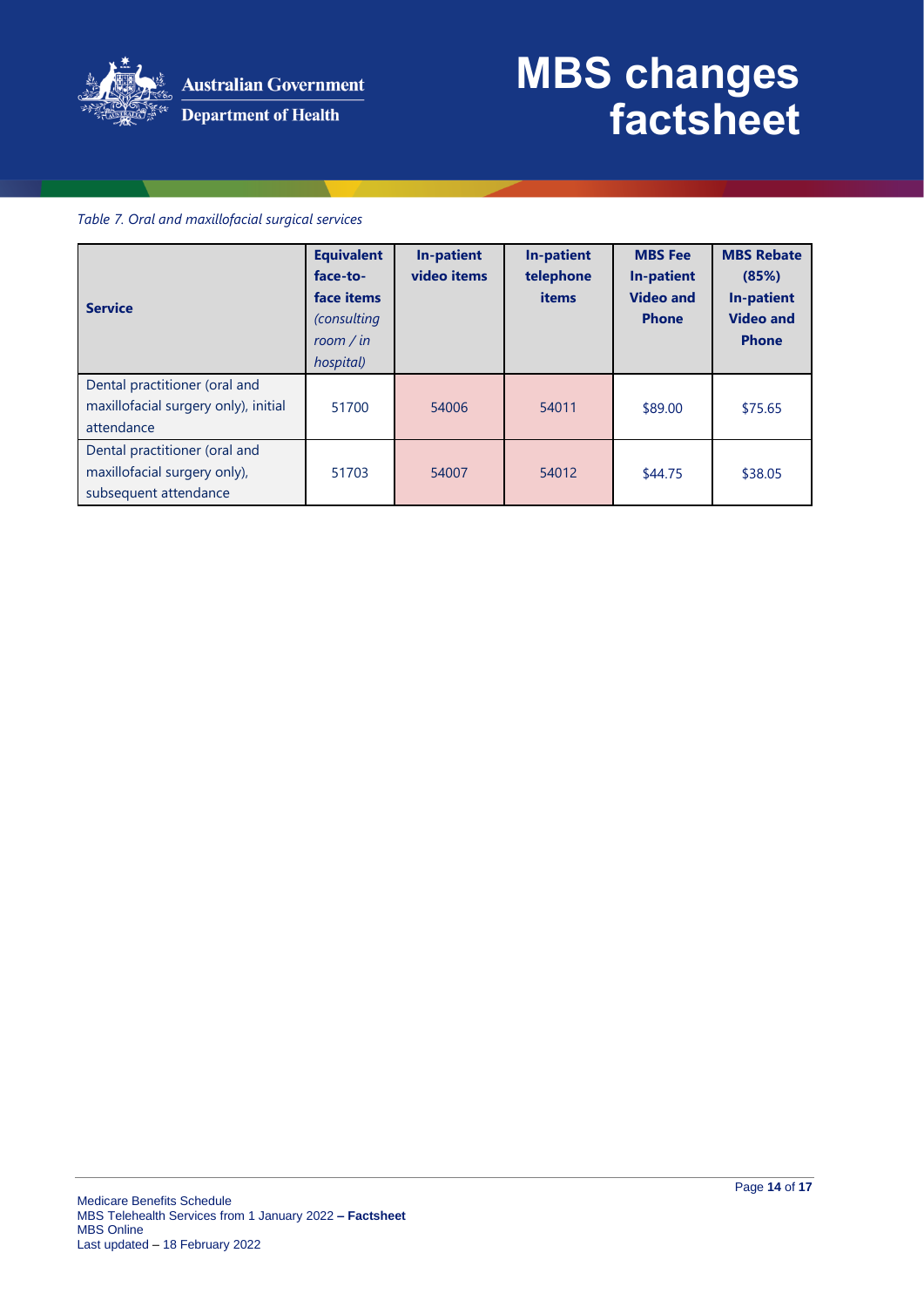

### **Attachment C**

## MBS telehealth items no longer available from 1 January 2022

## **Specialist Telehealth (introduced from 2011)**

| <b>MBS Group</b>                                                                               | Items no longer available |
|------------------------------------------------------------------------------------------------|---------------------------|
| GROUP A3 - specialist attendances                                                              | 99                        |
| GROUP A4 - consultant physician                                                                | 112                       |
| GROUP A28 - geriatric medicine - consultant physician or<br>specialist                         | 149                       |
| GROUP A8 - consultant psychiatrist attendances                                                 | 288                       |
| GROUP A12 - consultant occupational physician<br>attendances                                   | 389                       |
| GROUP A24, SUBGROUP 1 - pain medicine attendances                                              | 2820                      |
| GROUP A24, SUBGROUP 3 - palliative medicine<br>attendances                                     | 3015                      |
| GROUP A26 - neurosurgery attendances                                                           | 6016                      |
| GROUP T1 - miscellaneous therapeutic procedures<br>SUBGROUP 3 - assisted reproductive services | 13210                     |
| <b>GROUP T4 - obstetrics</b>                                                                   | 16399                     |
| <b>GROUP T6 - anaesthesia</b>                                                                  | 17609                     |
| GROUP A3 - specialist attendances                                                              | 113                       |
| GROUP A4 - consultant physician                                                                | 114                       |
| GROUP A12 - consultant occupational physician<br>attendances                                   | 384                       |
| GROUP A24, SUBGROUP 1 - pain medicine attendances                                              | 2799                      |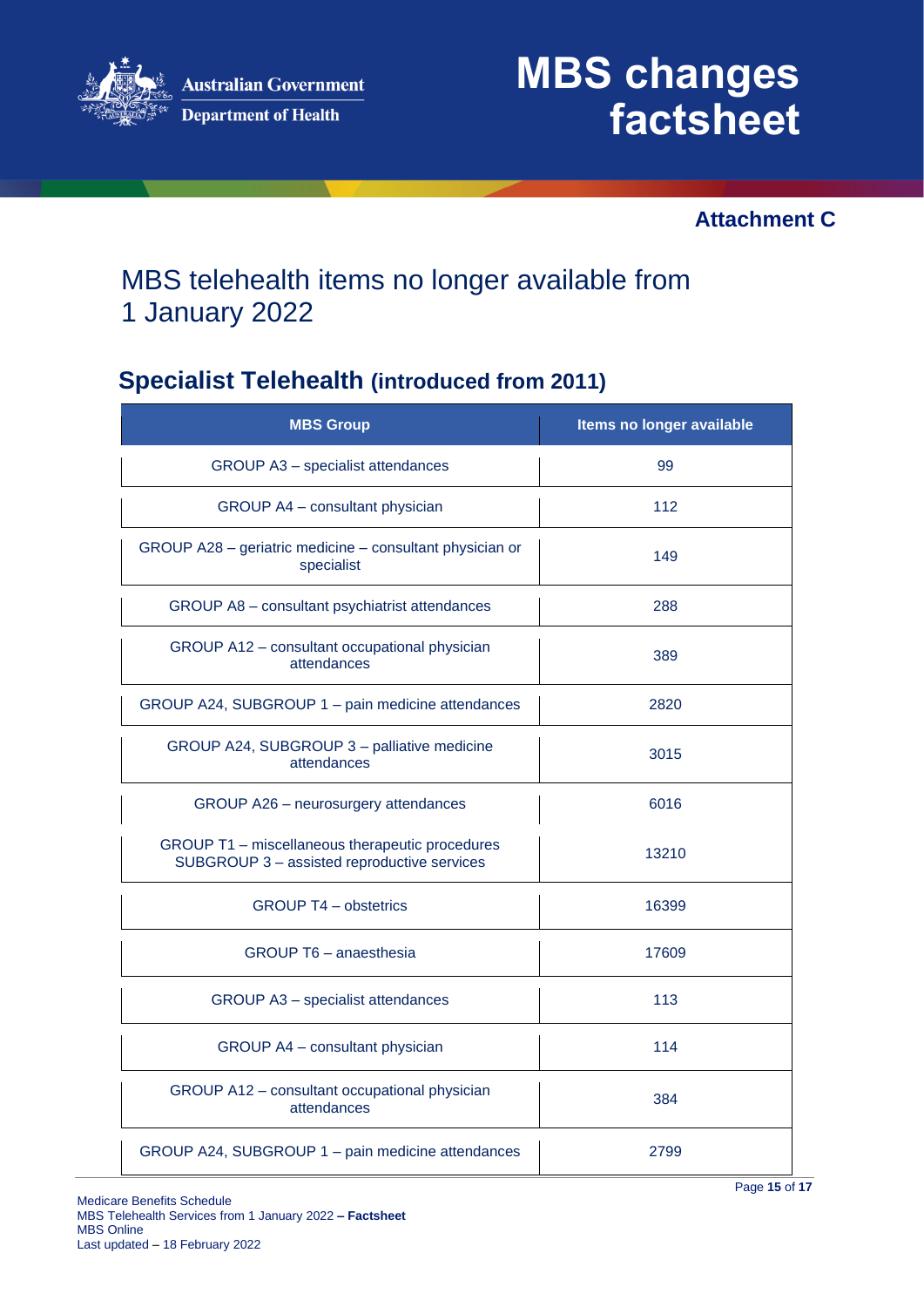

**Australian Government** 

Department of Health

# **MBS changes factsheet**

| <b>MBS Group</b>                                           | Items no longer available |
|------------------------------------------------------------|---------------------------|
| GROUP A24, SUBGROUP 3 - palliative medicine<br>attendances | 3003                      |
| GROUP A26 - neurosurgery attendances                       | 6004                      |

| <b>MBS Group</b>                                              | Items no longer available |
|---------------------------------------------------------------|---------------------------|
| GROUP A31, SUBGROUP 1 - addiction Medicine<br>Attendances     | 6025, 6026                |
| GROUP A32, SUBGROUP 1 - sexual Health Medicine<br>Attendances | 6059, 6060                |

## **Telehealth Patient-end Support Items (introduced from 2011)**

| <b>MBS Group</b>                                                                                                                       | Items no longer available                                     |
|----------------------------------------------------------------------------------------------------------------------------------------|---------------------------------------------------------------|
| GROUP A30, SUBROUP 1<br>At consulting rooms in a telehealth eligible area or at an<br>eligible Aboriginal Medical Service              | 2100, 2126, 2143, 2195                                        |
| <b>GROUP A30, SUBGROUP 1</b><br>Other than consulting rooms such as a home visit or<br>other institution in a telehealth eligible area | 2122, 2137, 2147, 2199                                        |
| GROUP A30, SUBGROUP 2<br>At a residential aged care facility                                                                           | 2125, 2138, 2179, 2220                                        |
| <b>GROUP A7, SUBGROUP 12</b><br>Non-Specialist Practitioner Video Conferencing<br>Consultation                                         | 812, 827, 829, 867, 868, 869, 873, 876,<br>881, 885, 891, 892 |
| <b>GROUP M13</b><br><b>Midwifery Services</b>                                                                                          | 82150, 82151, 82152                                           |
| <b>GROUP M14</b><br><b>Nurse Practitioners</b>                                                                                         | 82220, 82221, 82222, 82223, 82224,<br>82225                   |